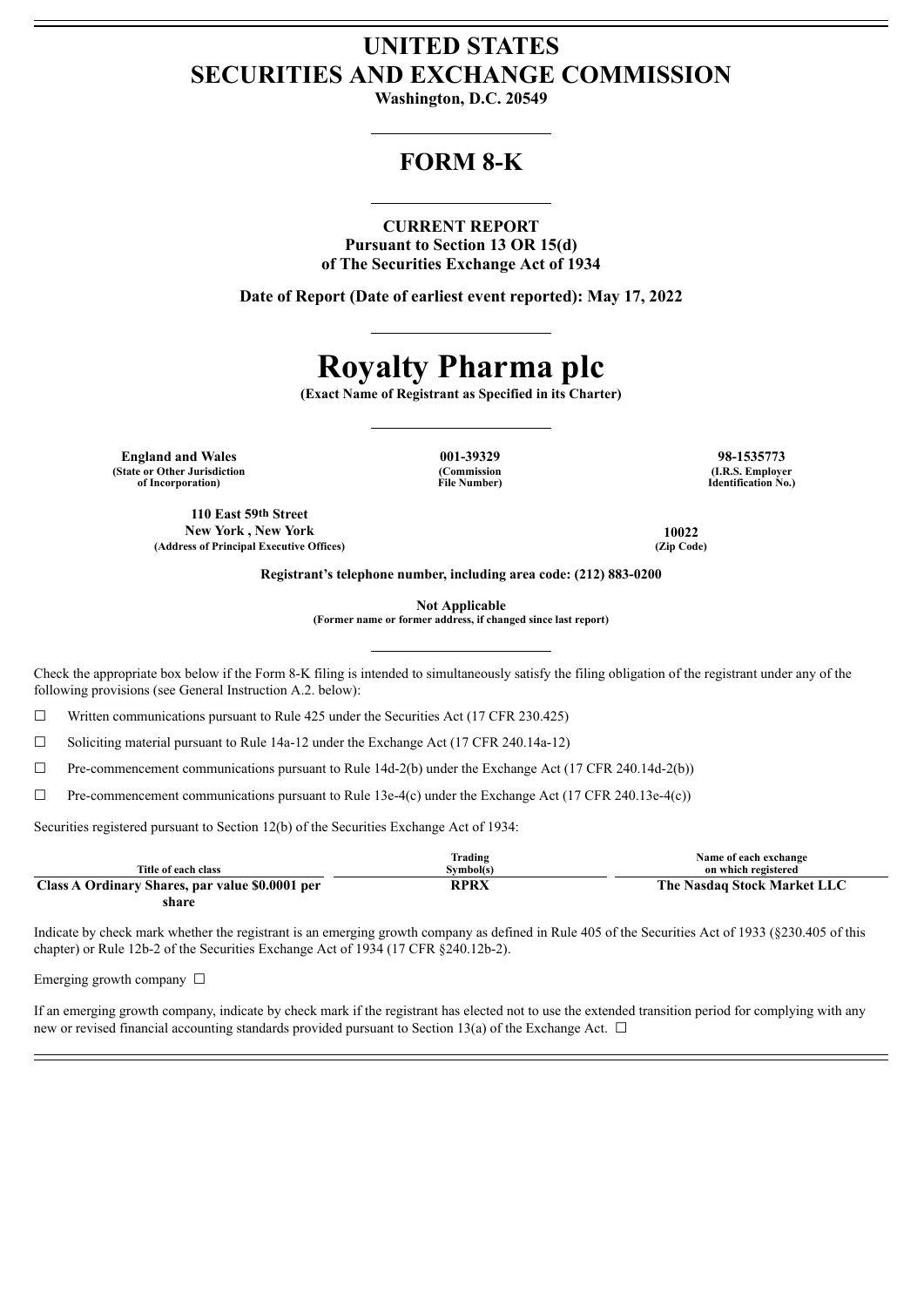### **Item 7.01 Regulation FD Disclosure.**

On May 17, 2022, Royalty Pharma plc (the "Company") issued a press release announcing its increased 5-year forward target for capital deployment, its increased long-term outlook for Adjusted Cash Receipts (a non-GAAP financial measure) and the prospects for royalty funding in life sciences to be presented at the Company's Investor Day today, May 17, 2022, beginning at 8:30 a.m. Eastern Time. A copy of the press release is furnished as Exhibit 99.1 to this Current Report on Form 8-K.

The Investor Day presentation and presentation slides will be available at www.royaltypharma.com/investors/news-and-events/events. A recording of the event will also be available on the Company's website after the presentation.

The information included in Item 7.01 of this Current Report on Form 8-K, including Exhibit 99.1 attached hereto, is being furnished and shall not be deemed "filed" for purposes of Section 18 of the Securities Exchange Act of 1934, as amended (the "Exchange Act"), or otherwise subject to the liabilities of that Section and shall not be deemed incorporated by reference into any other filing under the Securities Act of 1933, as amended, or the Exchange Act, except as otherwise expressly stated in such filing.

### **Item 9.01 Financial Statements and Exhibits**

(d) Exhibits

| Exhibit<br>No. | Description                                                                 |
|----------------|-----------------------------------------------------------------------------|
| 99.1           | <u>Press release issued by Royalty Pharma plc, dated May 17, 2022</u>       |
| 104            | Cover Page Interactive Data File (embedded within the Inline XBRL document) |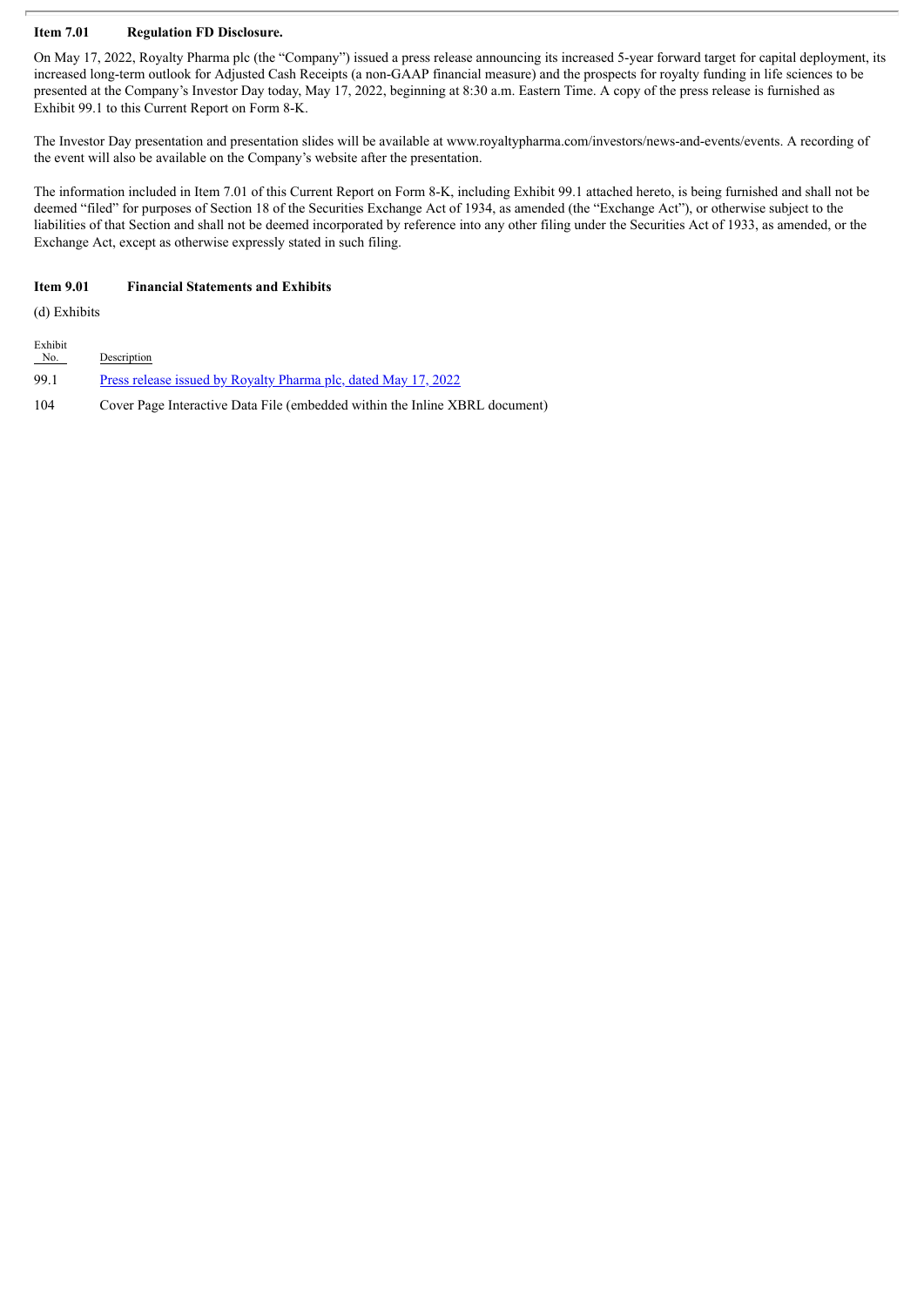**SIGNATURES**

Pursuant to the requirement of the Securities Exchange Act of 1934, as amended, the registrant has duly caused this report to be signed on its behalf by the undersigned thereunto duly authorized.

## **ROYALTY PHARMA PLC**

Date: May 17, 2022 By: /s/ Terrance Coyne

Terrance Coyne Chief Financial Officer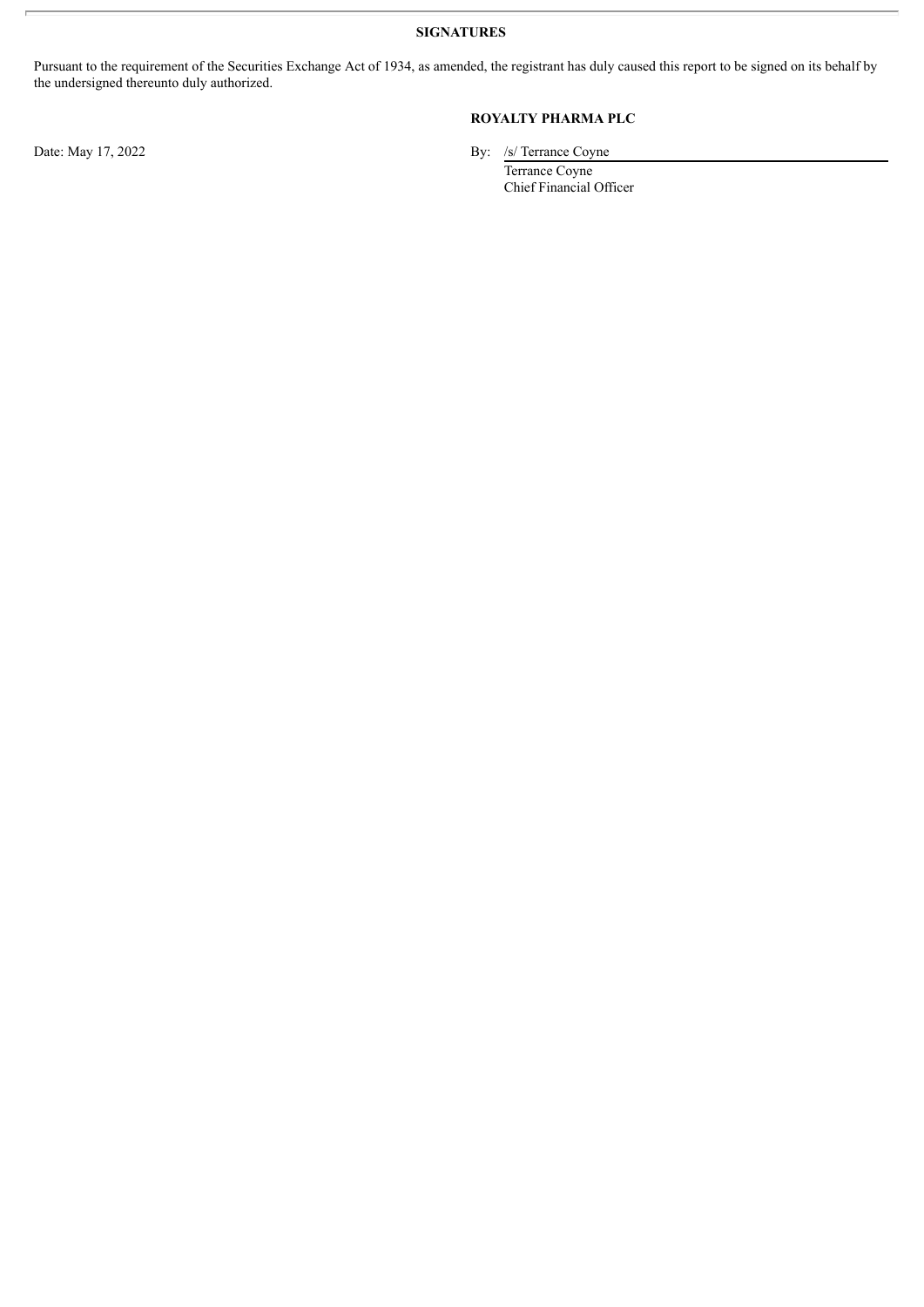## **PRESS RELEASE**

## <span id="page-3-0"></span>**ROYALTY PHARMA INVESTOR DAY HIGHLIGHTS STRONGER GROWTH OUTLOOK AND THE POWER OF ITS UNIQUE BUSINESS MODEL TO DRIVE VALUE FOR ALL STAKEHOLDERS**

- **• New capital deployment target of \$10-12 billion over the next five years**
- **• Outlook for 2020-2025 Adjusted Cash Receipts (1) (non-GAAP) CAGR raised to 11-14%**
- Adjusted Cash Receipts (1) (non-GAAP) expected to grow 10% or more over this decade, positioning Royalty Pharma to be one of **the fastest growing biopharma companies**
- **• Demand for capital to fund life sciences innovation to exceed \$1 trillion in next decade**

**NEW YORK, NY, May 17, 2022 –** Royalty Pharma plc (Nasdaq: RPRX) will host its inaugural Investor Day in New York City today. Royalty Pharma's management team will provide an update on the company's capital deployment opportunities and long-term outlook and the prospects for royalty funding in life sciences.

"Royalty Pharma has made tremendous progress since our IPO in June 2020," said Pablo Legorreta, Royalty Pharma's founder and Chief Executive Officer. "We are the pioneers and leaders in the biopharmaceutical royalty market. Our unique and powerful business model drives tremendous opportunity for strong compounding growth in the coming years. And most importantly, by funding and accelerating the 'golden age' of life sciences innovation, we are helping to transform patients' lives. Today, my team and I are excited to provide a deep review of our business and outlook—and ultimately why we believe we represent a uniquely attractive and straightforward investment proposition for investors seeking consistently strong growth and value creation."

#### **Increasing Five-Year Forward Capital Deployment Target**

The rapid expansion of the royalty funding market and Royalty Pharma's strengthened competitive position as a public company have resulted in the company's ability to invest at a rate ahead of its initial plans. At the time of its IPO, Royalty Pharma provided a five-year forward capital deployment target of greater than \$7 billion, which implied an average annual deployment on royalty acquisitions of around \$1.5 billion. To reflect the company's most up-to-date assessment, its new capital deployment target is \$10 billion to \$12 billion over the next five years, implying an average annual investment of \$2 billion to \$2.5 billion. Royalty Pharma expects that there will be year to year variations in its capital deployment, reflecting its disciplined and patient approach to investing. Over the longer-term, Royalty Pharma sees the potential to eventually double its average annual capital deployment to \$4 billion to \$5 billion.

### **Raising Long-term Outlook for Adjusted Cash Receipts(1) (non-GAAP measure)**

Given the strong fundamental outlook for the royalty funding market, the company's positive business momentum and the increase in its capital deployment plans, Royalty Pharma is today raising its long-term growth guidance for Adjusted Cash Receipts **(1)** (non-GAAP). Over the period from 2020 through 2025, Royalty Pharma now expects to deliver compounded annual growth in Adjusted Cash Receipts **(1)** of between 11% to 14% (increased from previous 7% to 10% guidance announced on February 17, 2021). Furthermore, Royalty Pharma also introduced its target for Adjusted Cash Receipts**(1)** to grow 10% or more on a compounded annual basis from 2020 to 2030 – positioning it among the fastest growing biopharmaceutical companies.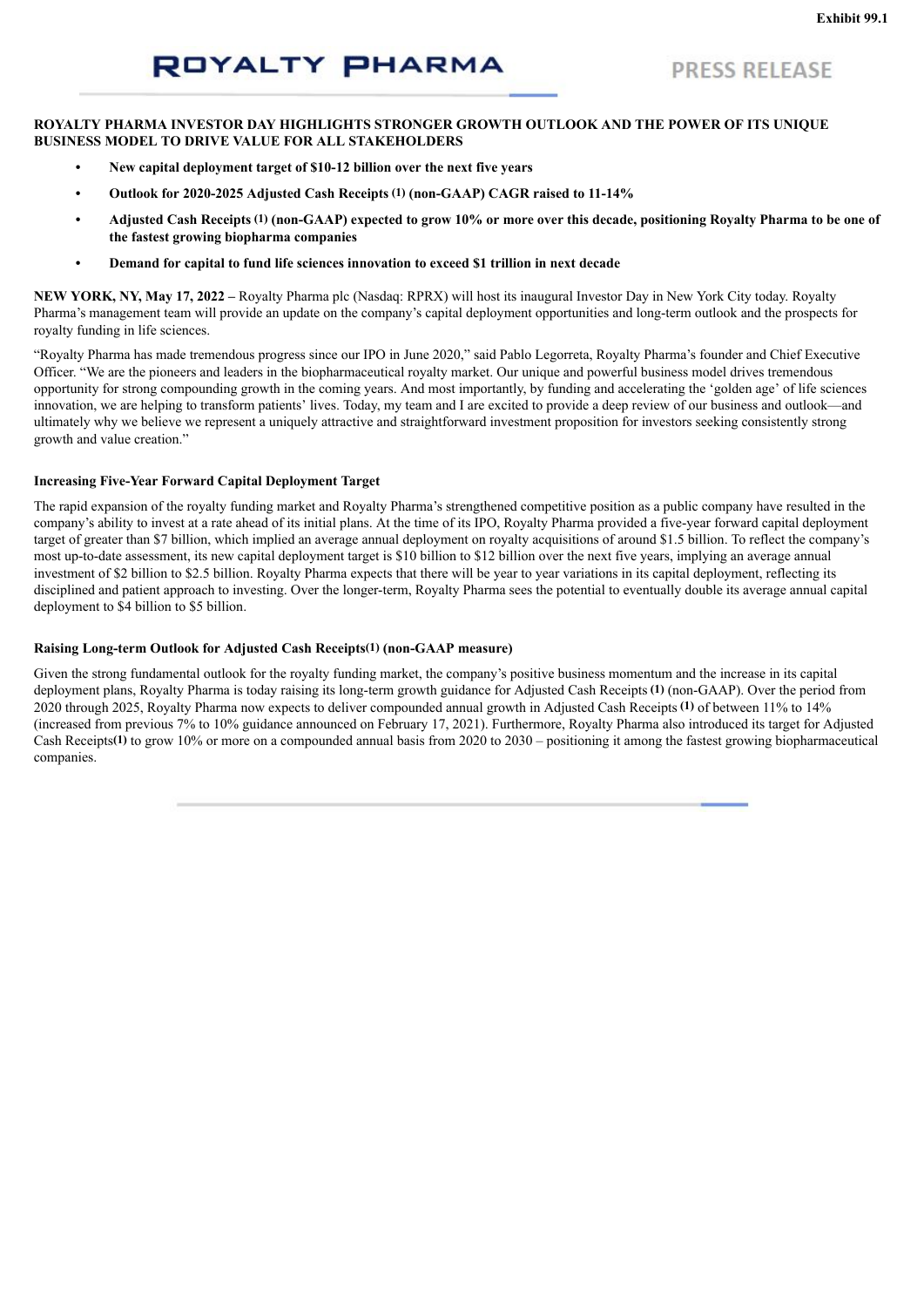# **PRESS RELEASE**

Royalty Pharma today provides this long-term outlook based on its most up-to-date view of its prospects. Royalty Pharma assumes no major unforeseen adverse events subsequent to the date of this press release. Furthermore, Royalty Pharma may amend its long-term outlook in the event it engages in new royalty transactions. Royalty Pharma has not reconciled its non-GAAP long-term outlook to the most directly comparable GAAP measure, net cash provided by operating activities, at this time due to the inherent difficulty in accurately forecasting and quantifying certain amounts that are necessary for such reconciliation, including, primarily, payments for operating and professional costs, distributions from non-consolidated affiliates and interest received. Royalty Pharma is not able to forecast on a GAAP basis with reasonable certainty all adjustments needed in order to project net cash provided by operating activities at this time.

## **Significant Opportunity to Fund Life Science Innovation**

The biopharmaceutical ecosystem is expected to generate significant demands for capital to fund the ongoing wave of healthcare innovation. Royalty Pharma estimates that academic institutions and non-profits will spend more than \$1 trillion to fund life sciences research and development over the next decade, which is expected to generate many new royalty opportunities. Over that same time period, today's unprofitable biotechnology companies are expected to require over \$1 trillion to fund operating expenses in order to develop and commercialize their pipelines and global pharmaceutical companies are also expected to invest an estimated \$1.6 trillion in research and development. Given the company's unique role at the heart of funding life sciences innovation, Royalty Pharma believes that there will be significant opportunity to deploy capital and fund innovation, while creating value for its stakeholders.

### **Further Details on Investor Day**

Royalty Pharma will host its inaugural Investor Day in New York City, beginning at 8:30 a.m. ET today. The event is expected to conclude at approximately 12:15 p.m. ET and will include live question and answer sessions. The meeting will be webcast for those unable to attend in person and will be accessible from Royalty Pharma's "Events" page at www.royaltypharma.com/investors/news-and-events/events. The webcast will be archived for a minimum of thirty days.

### **About Royalty Pharma**

Founded in 1996, Royalty Pharma is the largest buyer of biopharmaceutical royalties and a leading funder of innovation across the biopharmaceutical industry, collaborating with innovators from academic institutions, research hospitals and non-profits through small and mid-cap biotechnology companies to leading global pharmaceutical companies. Royalty Pharma has assembled a portfolio of royalties which entitles it to payments based directly on the top-line sales of many of the industry's leading therapies. Royalty Pharma funds innovation in the biopharmaceutical industry both directly and indirectly—directly when it partners with companies to co-fund late-stage clinical trials and new product launches in exchange for future royalties, and indirectly when it acquires existing royalties from the original innovators. Royalty Pharma's current portfolio includes royalties on around 35 commercial products, including AbbVie and Johnson & Johnson's Imbruvica, Astellas and Pfizer's Xtandi, Biogen's Tysabri, Johnson & Johnson's Tremfya, Gilead's Trodelvy, Merck & Co.'s Januvia, Novartis' Promacta, Vertex's Kalydeco, Orkambi, Symdeko and Trikafta, and ten developmentstage product candidates. For more information, visit www.royaltypharma.com.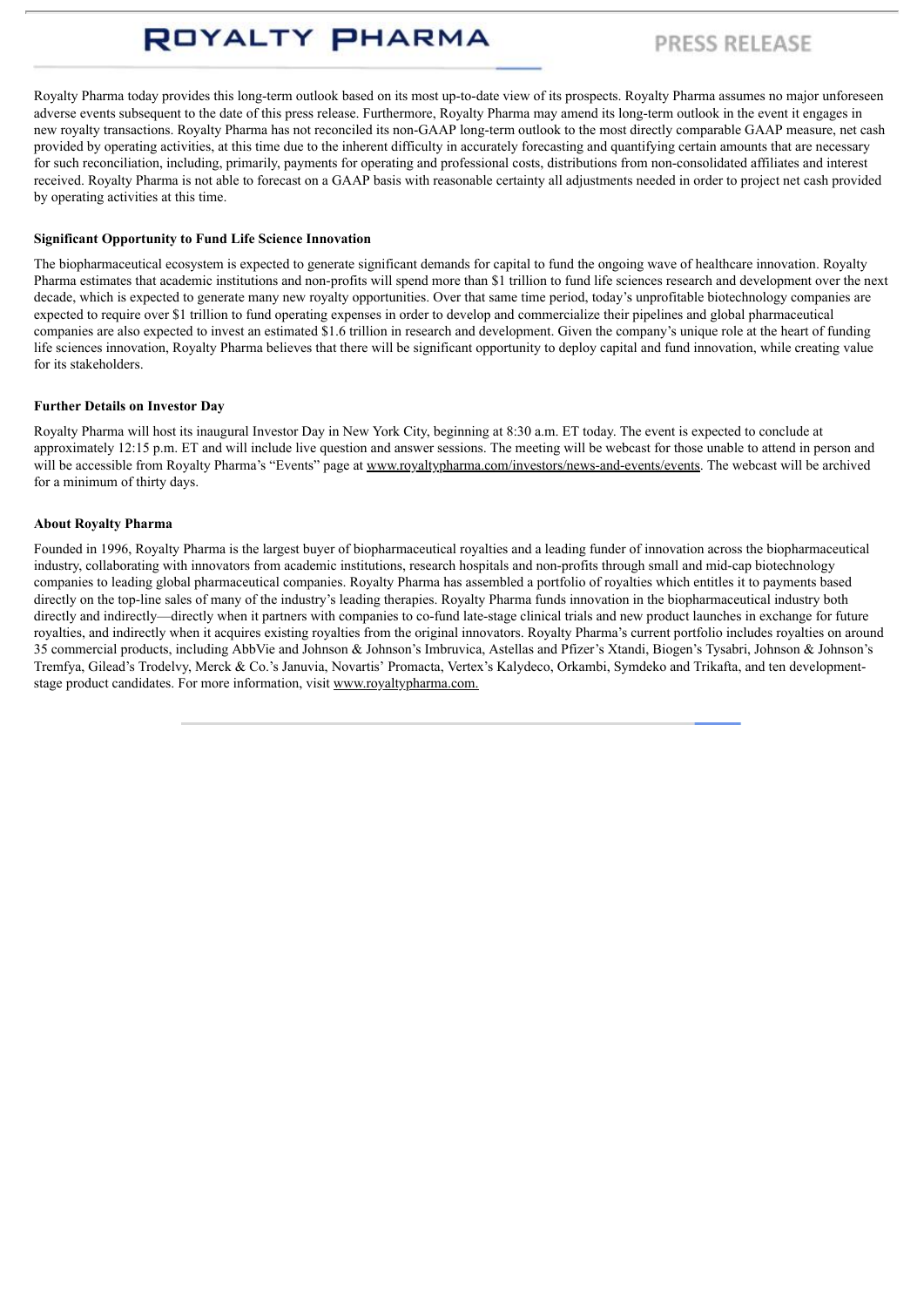## **PRESS RELEASE**

#### **Forward-Looking Statements**

The information set forth herein does not purport to be complete or to contain all of the information you may desire. Statements contained herein are made as of the date of this document unless stated otherwise, and neither the delivery of this document at any time, nor any sale of securities, shall under any circumstances create an implication that the information contained herein is correct as of any time after such date or that information will be updated or revised to reflect information that subsequently becomes available or changes occurring after the date hereof.

This document contains statements that constitute "forward-looking statements" as that term is defined in the United States Private Securities Litigation Reform Act of 1995, including statements that express the company's opinions, expectations, beliefs, plans, objectives, assumptions or projections regarding future events or future results, in contrast with statements that reflect historical facts. Examples include discussion of Royalty Pharma's strategies, financing plans, growth opportunities and market growth. In some cases, you can identify such forward-looking statements by terminology such as "anticipate," "intend," "believe," "estimate," "plan," "seek," "project," "expect," "may," "will," "would," "could" or "should," the negative of these terms or similar expressions. Forward-looking statements are based on management's current beliefs and assumptions and on information currently available to the company. However, these forward-looking statements are not a guarantee of Royalty Pharma's performance, and you should not place undue reliance on such statements. Forward-looking statements are subject to many risks, uncertainties and other variable circumstances, and other factors. Such risks and uncertainties may cause the statements to be inaccurate and readers are cautioned not to place undue reliance on such statements. Many of these risks are outside of the company's control and could cause its actual results to differ materially from those it thought would occur. The forward-looking statements included in this document are made only as of the date hereof. The company does not undertake, and specifically declines, any obligation to update any such statements or to publicly announce the results of any revisions to any such statements to reflect future events or developments, except as required by law.

Certain information contained in this document relates to or is based on studies, publications, surveys and other data obtained from third-party sources and the company's own internal estimates and research. While the company believes these third-party sources to be reliable as of the date of this document, it has not independently verified, and makes no representation as to the adequacy, fairness, accuracy or completeness of, any information obtained from third-party sources. In addition, all of the market data included in this document involves a number of assumptions and limitations, and there can be no guarantee as to the accuracy or reliability of such assumptions. Finally, while the company believes its own internal research is reliable, such research has not been verified by any independent source.

For further information, please reference Royalty Pharma's reports and documents filed with the U.S. Securities and Exchange Commission ("SEC") by visiting EDGAR on the SEC's website at www.sec.gov.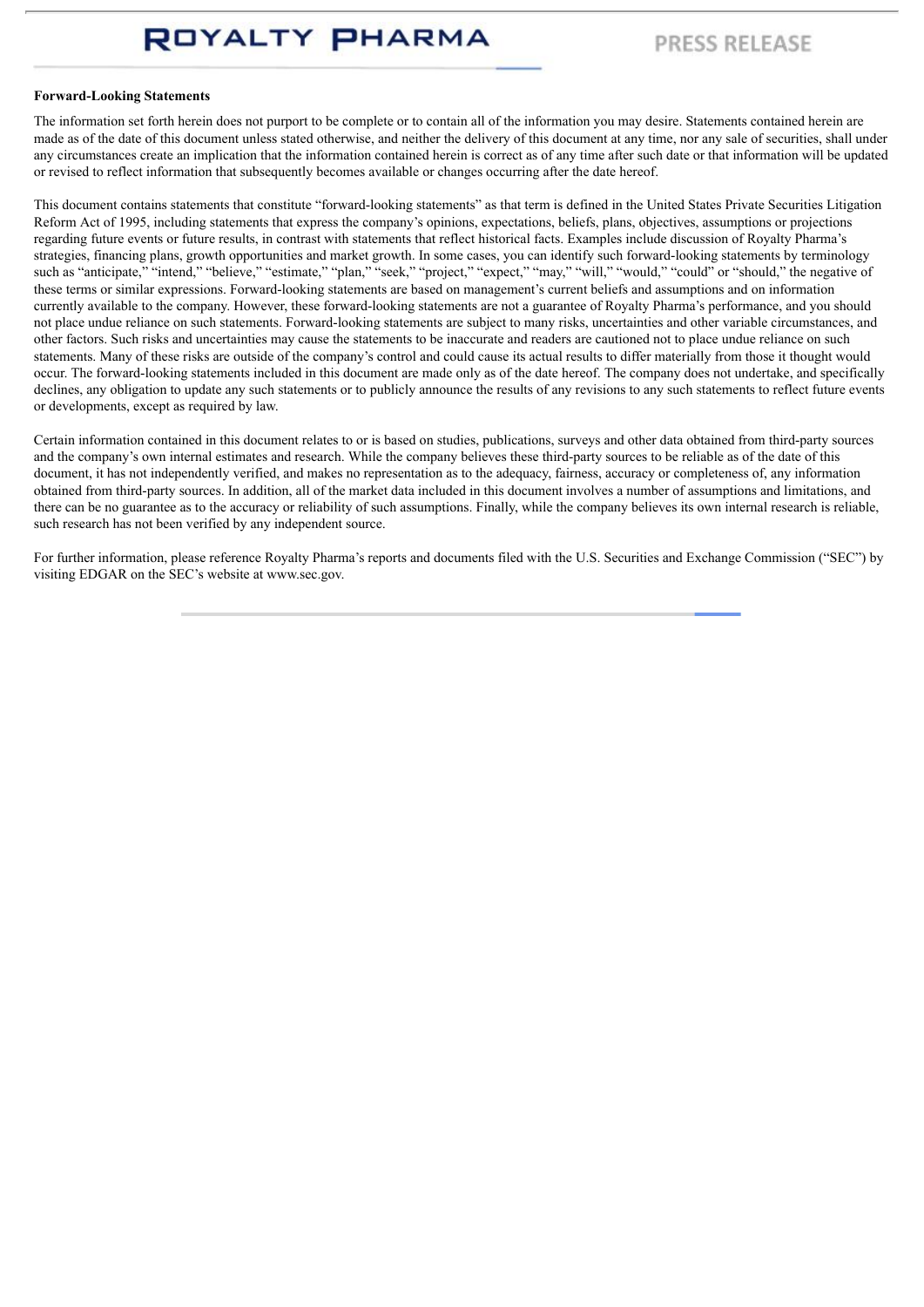## **PRESS RELEASE**

### **Notes**

- (1) Adjusted Cash Receipts is a measure calculated with inputs directly from the statements of cash flows and includes (1) royalty receipts by product: (i) cash collections from royalty assets (financial assets and intangible assets), (ii) *Other royalty cash collections*, (iii) *Distributions from equity* method investees, plus (2) Proceeds from available for sale debt securities, and less (1) Distributions to non-controlling interests, which represents contractual distributions of royalty receipts and proceeds from available for sale debt securities to our historical non-controlling interests related to the Legacy Investors Partnerships and Royalty Pharma Select Finance Trust (RPSFT). See Royalty Pharma's Annual Report on Form 10-K filed with the SEC on February 15, 2022 for additional discussion. See GAAP to Non-GAAP reconciliation in the Company's Current Report on Form 8-K dated May 5, 2022.
- (2) Adjusted Cash Flow is defined as Adjusted EBITDA less (1) *Development-stage funding payments—ongoing*, (2) *Development-stage funding* payments – upfront and milestones. (3) Interest paid, net of Interest received. (4) Investments in equity method investees and (5) Other (including Derivative collateral posted, net of Derivative collateral received and Termination payments on derivative instruments) plus (1) Contributions *from non-controlling interests*- *R&D*, all directly reconcilable to the statements of cash flows. See GAAP to Non-GAAP reconciliation in the Company's Current Report on Form 8-K dated May 5, 2022.
- (3) Adjusted EBITDA is important to lenders and is defined under the credit agreement as Adjusted Cash Receipts less payments for operating and professional costs. Operating and professional costs are comprised of *Payments for operating and professional costs* from the statements of cash flows. See GAAP to Non-GAAP reconciliation in the Company's Current Report on Form 8-K dated May 5, 2022.

#### **Use of Non-GAAP Measures**

Adjusted Cash Receipts, Adjusted EBITDA and Adjusted Cash Flow are non-GAAP measures presented as supplemental measures to Royalty Pharma's GAAP financial performance. These non-GAAP financial measures exclude the impact of certain items and therefore have not been calculated in accordance with GAAP. In each case, because operating performance is a function of liquidity, the non-GAAP measures used by management are presented and defined as supplemental liquidity measures. Royalty Pharma cautions readers that amounts presented in accordance with the definitions of Adjusted Cash Receipts, Adjusted EBITDA and Adjusted Cash Flow may not be the same as similar measures used by other companies. Not all companies and analysts calculate the non-GAAP measures Royalty Pharma uses in the same manner. Royalty Pharma compensates for these limitations by using non-GAAP financial measures as supplements to GAAP financial measures and by presenting the reconciliations of the non-GAAP financial measures to their most comparable GAAP financial measures, in each case being net cash provided by operating activities.

Royalty Pharma believes that Adjusted Cash Receipts and Adjusted Cash Flow provide meaningful information about its operating performance because the business is heavily reliant on its ability to generate consistent cash flows and these measures reflect the core cash collections and cash charges comprising its operating results. Management strongly believes that Royalty Pharma's significant operating cash flow is one of the attributes that attracts potential investors to its business.

In addition, Royalty Pharma believes that Adjusted Cash Receipts and Adjusted Cash Flow help identify underlying trends in the business and permit investors to more fully understand how management assesses the performance of the company, including planning and forecasting for future periods. Adjusted Cash Receipts and Adjusted Cash Flow are used by management as key liquidity measures in the evaluation of the company's ability to generate cash from operations. Both measures are an indication of the strength of the company and the performance of the business. Management uses Adjusted Cash Receipts and Adjusted Cash Flow when considering available cash, including for decision-making purposes related to funding of acquisitions, voluntary debt repayments, dividends and other discretionary investments. Further, these non-GAAP financial measures help management, the audit committee and investors evaluate the company's ability to generate liquidity from operating activities.